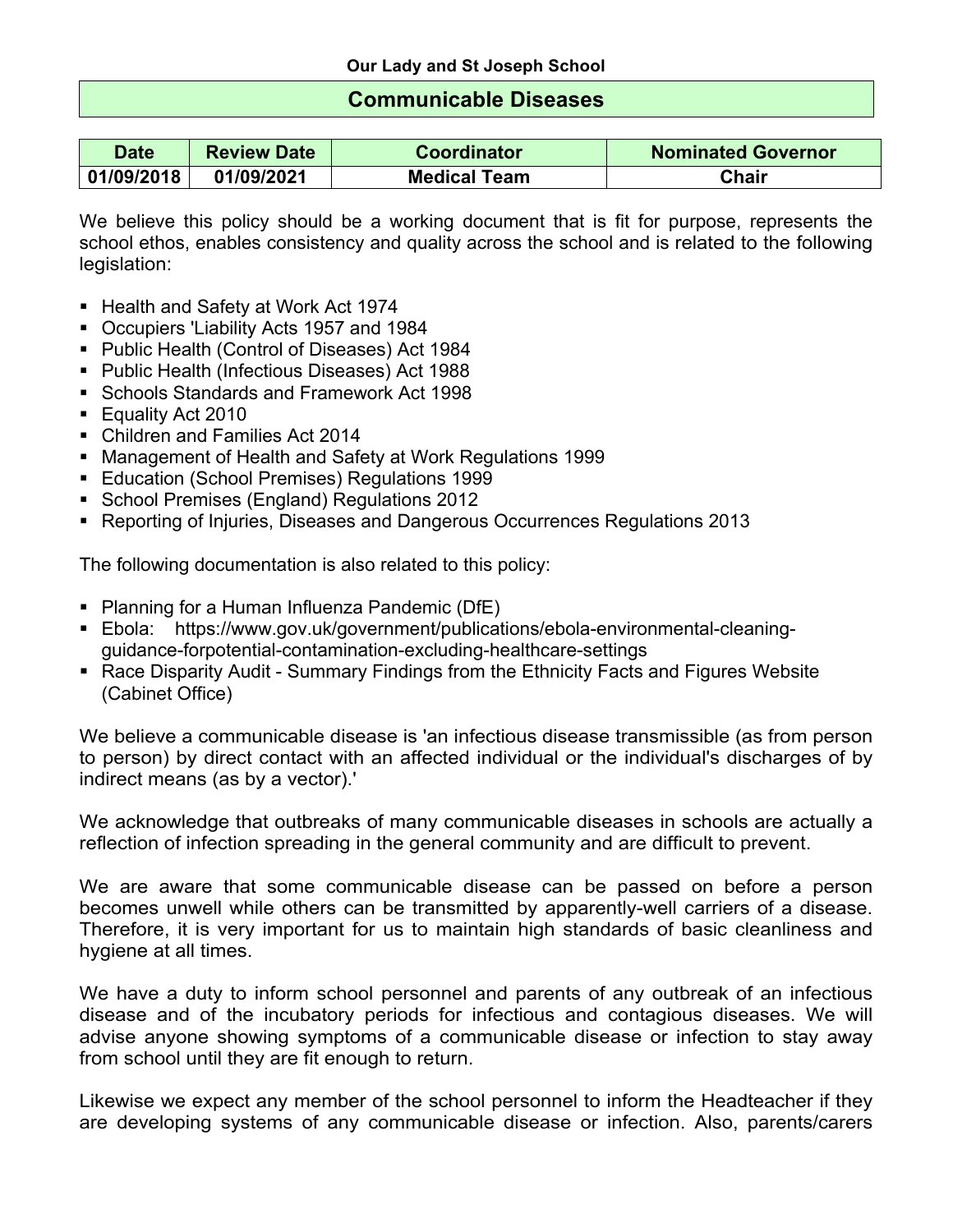have a duty to inform the Headteacher if their children are developing systems of any communicable disease or infection.

We have a legal responsibility under the Management of Health and Safety at Work Regulations 1999 to protect any member of the school personnel who is or in the future could be a new or expectant mother.

We believe we have a duty under the Reporting of Injuries, Diseases and Dangerous Occurrences Regulations 2013 to report to the local authority and to the Health and Safety Executive any member of the school personnel who is suffering from one of the following:

Ebola, food poisoning, Leptospirosis, measles, meningitis, meningococcal septicaemia, mumps, paratyphoid fever, rubella, scarlet fever, smallpox, tetanus, tuberculosis, viral hepatitis A, B, C, whooping cough and yellow fever.

We will assess risks to all school personnel and will undertake what is reasonably practicable to control those risks. We will include any hazards/risks to new and expectant mothers when conducting this risk assessment.

We wish to work closely with the School Council and to hear their views and opinions as we acknowledge and support Article 12 of the United Nations Convention on the Rights of the Child that children should be encouraged to form and to express their views.

We as a school community have a commitment to promote equality. Therefore, an equality impact assessment has been undertaken and we believe this policy is in line with the Equality Act 2010.

We all have a responsibility to ensure equality permeates in to all aspects of school life and that everyone is treated equally irrespective of age, disability, gender reassignment, marriage and civil partnership, pregnancy and maternity, race, religion or belief, sex and sexual orientation. We want everyone connected with this school to feel safe, secure, valued and of equal worth.

We acknowledge the findings of the Race Disparity Audit that clearly shows how people of different ethnicities are treated across the public services of health, education, employment and the criminal justice system.

The educational section of the audit that covers: differences by region; attainment and economic disadvantage; exclusions and abuse; and destinations, has a significant importance for the strategic planning of this school.

We believe it is essential that this policy clearly identifies and outlines the roles and responsibilities of all those involved in the procedures and arrangements that is connected with this policy.

### **Aims**

• To have in place health and safety procedures and guidance to deal with the prevention of the spread of communicable diseases.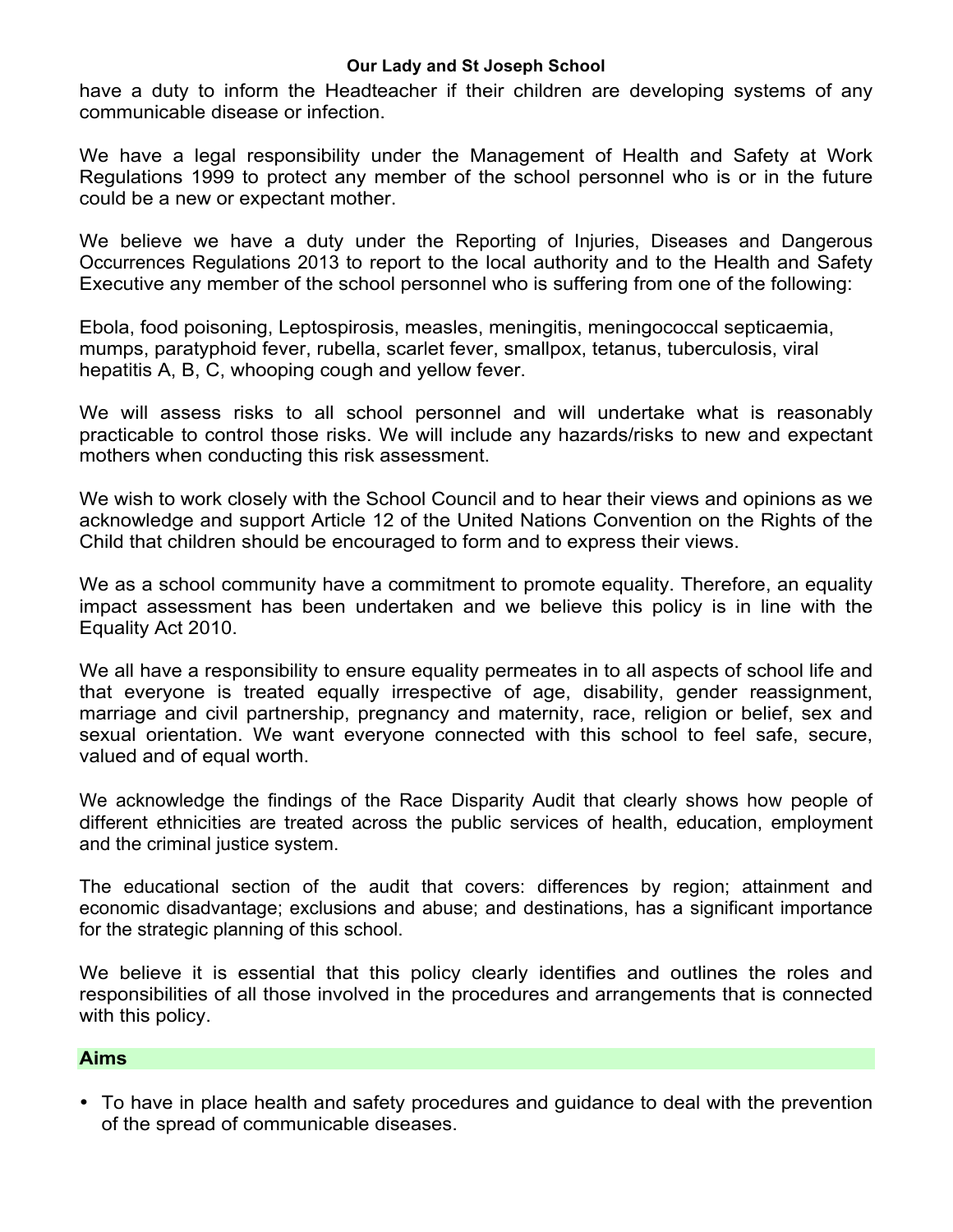- To ensure compliance with all relevant legislation connected to this policy.
- To work with other schools and the local authority to share good practice in order to improve this policy.

# **Responsibility for the Policy and Procedure**

# **Role of the Governing Body**

The Governing Body has:

- appointed a member of staff to be the Coordinator for Health and Safety;
- § delegated powers and responsibilities to the Headteacher to ensure all school personnel and stakeholders are aware of and comply with this policy;
- responsibility for ensuring that the school complies with all equalities legislation;
- nominated a designated Equalities governor to ensure that appropriate action will be taken to deal with all prejudice related incidents or incidents which are a breach of this policy;
- responsibility for ensuring funding is in place to support this policy;
- responsibility for ensuring this policy and all policies are maintained and updated regularly;
- make effective use of relevant research and information to improve this policy;
- **responsibility for ensuring all policies are made available to parents;**
- the responsibility of involving the School Council in:
	- $\Box$  determining this policy with the Governing Body;
	- $\Box$  discussing improvements to this policy during the school year;
	- $\Box$  organising surveys to gauge the thoughts of all pupils;
	- $\Box$  reviewing the effectiveness of this policy with the Governing Body
- nominated a link governor to:
	- $\Box$  visit the school regularly;
	- $\Box$  work closely with the Headteacher and the coordinator;
	- $\square$  ensure this policy and other linked policies are up to date;
	- $\square$  ensure that everyone connected with the school is aware of this policy;
	- $\square$  attend training related to this policy;
	- $\Box$  report to the Governing Body every term;
	- $\Box$  annually report to the Governing Body on the success and development of this policy.
- responsibility for the effective implementation, monitoring and evaluation of this policy

# **Role of the Headteacher**

The Headteacher will:

- ensure school personnel (especially new or expectant mothers) and parents are aware of the health and safety procedures involving communicable diseases;
- § notify the school nurse and the Health Protection Unit of problems relating to communicable diseases;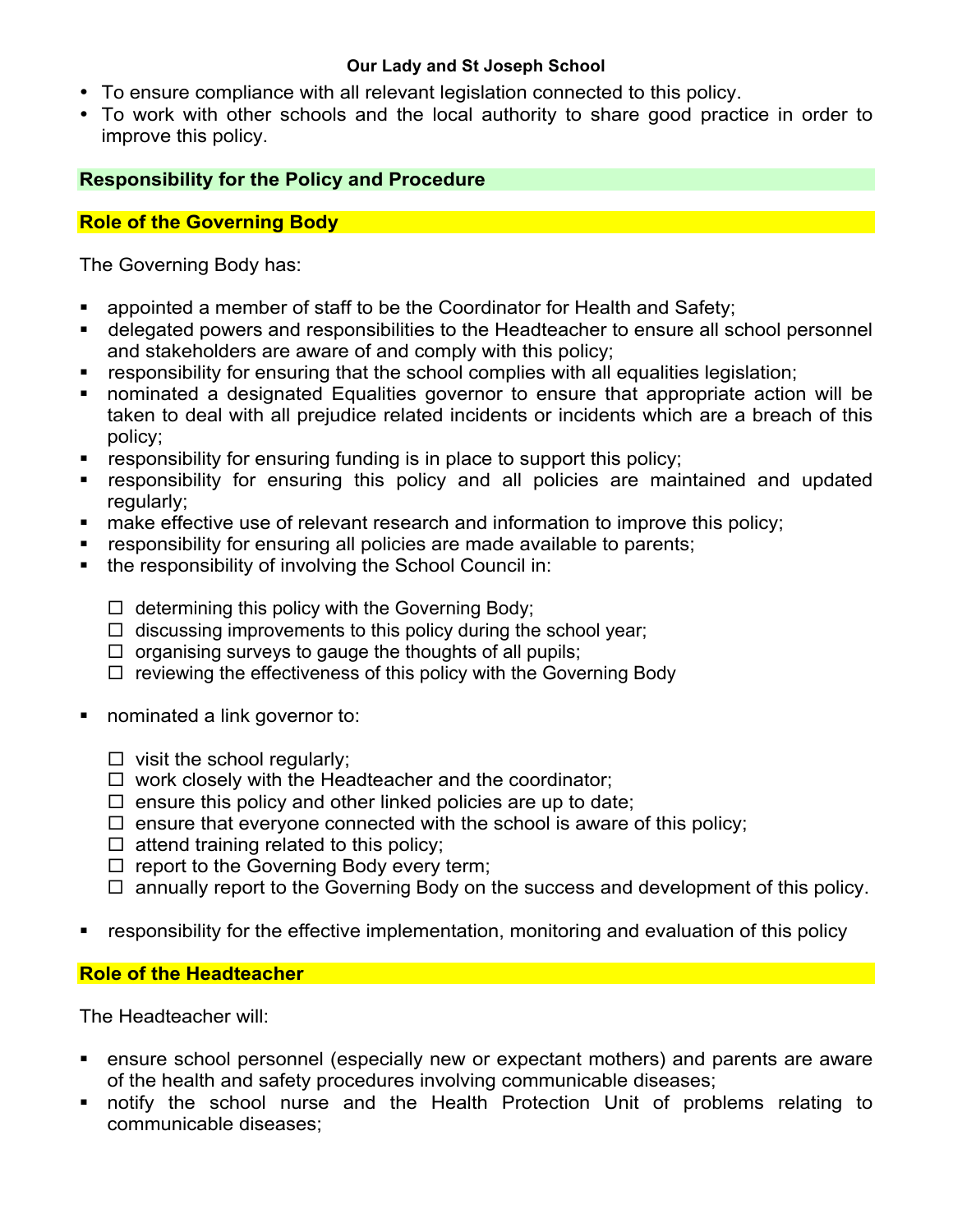- inform the local authority of problems relating to communicable diseases;
- inform parents and school personnel of any outbreak of an infectious disease;
- enforce individual medical exclusion from school:
- report to the HSE any suspected cases of infectious diseases;
- be aware of and well trained in the requirements of all current health and safety legislation;
- establish high standards of health and safety throughout the school;
- be responsible for the day to day management of health and safety;
- ensure that all stakeholders are aware of all risk assessments and safe systems of work;
- work closely with the link governor and coordinator;
- § provide leadership and vision in respect of equality;
- provide guidance, support and training to all staff;
- monitor the effectiveness of this policy by monitoring the levels of absenteeism;
- annually report to the Governing Body on the success and development of this policy.

# **Role of the Health and Safety Representative**

The Health and Safety Representative will:

- carry out regular inspections of premises and school activities;
- assist in carrying risk assessments;
- § investigate potential hazards, employee complaints, accidents and dangerous occurrences;
- **make representation to employers and others on health and safety matters arising:**
- § provide information and guidance to school personnel;
- lead the development of this policy throughout the school;
- work closely with the Headteacher and the nominated governor;
- **•** provide guidance and support to all staff;
- provide training for all staff on induction and when the need arises regarding;
- keep up to date with new developments and resources;
- **•** review and monitor:
- annually report to the Governing Body on the success and development of this policy.

# **Role of the Local Authority**

The Local Authority will:

- keep schools updated with new guidance on the control of communicable diseases;
- liaise with all statutory health organisations.

## **Role of School Personnel**

School personnel will:

- comply with all the afore mentioned aspects of this policy;
- be aware of all other linked policies;
- report any outbreak of an infectious disease;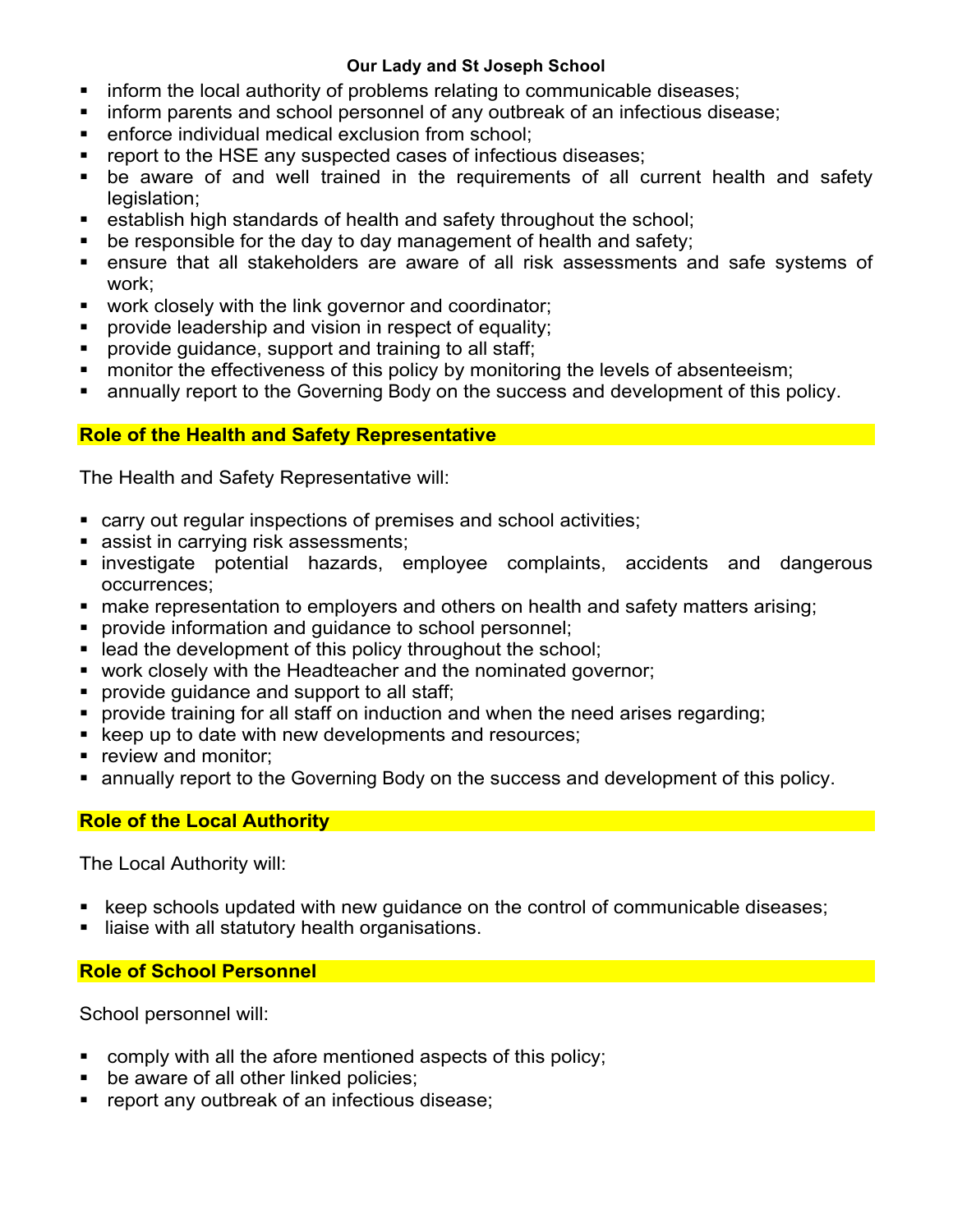- stay away from school if they are showing symptoms of a communicable disease or infection until they are fit enough to return;
- the above applies especially to those who handle food;
- implement the school's equalities policy and schemes;
- report and deal with all incidents of discrimination;
- attend appropriate training sessions on equality;
- report any concerns they have on any aspect of the school community.

## **Role of Pupils**

Pupils will:

- be aware of and comply with this policy;
- stay at home if suffering from a communicable disease or infection until the minimum period of exclusion has passed;
- liaise with the school council;
- take part in questionnaires and surveys.

# **Role of Parents**

Parents will:

- be made aware of this policy;
- comply with this policy by informing school if their child has a communicable disease or infection;
- keep their child at home until the minimum period of exclusion has passed;
- be asked to take part periodic surveys conducted by the school
- support the school Code of Conduct and guidance necessary to ensure smooth running of the school.

# **Procedures to Deal with an Outbreak of Disease**

The school will be aware of an outbreak of an infectious disease by:

- a sudden increase in the number of absentees;
- reports from parents that their children are suffering from an infectious disease;
- the mode of transmission;
- the HPU contacting the school.

The Headteacher will:

- contact the Local Authority and the Health Protection Unit with all the relevant details;
- inform parents/carers of the situation and refer them to the HPA website for information on how to deal with the infection.

# **Medical Exclusions**

- Parents will be requested not to send their children to school when they are ill.
- Pupils who become ill during the school day will be taken home by their parents.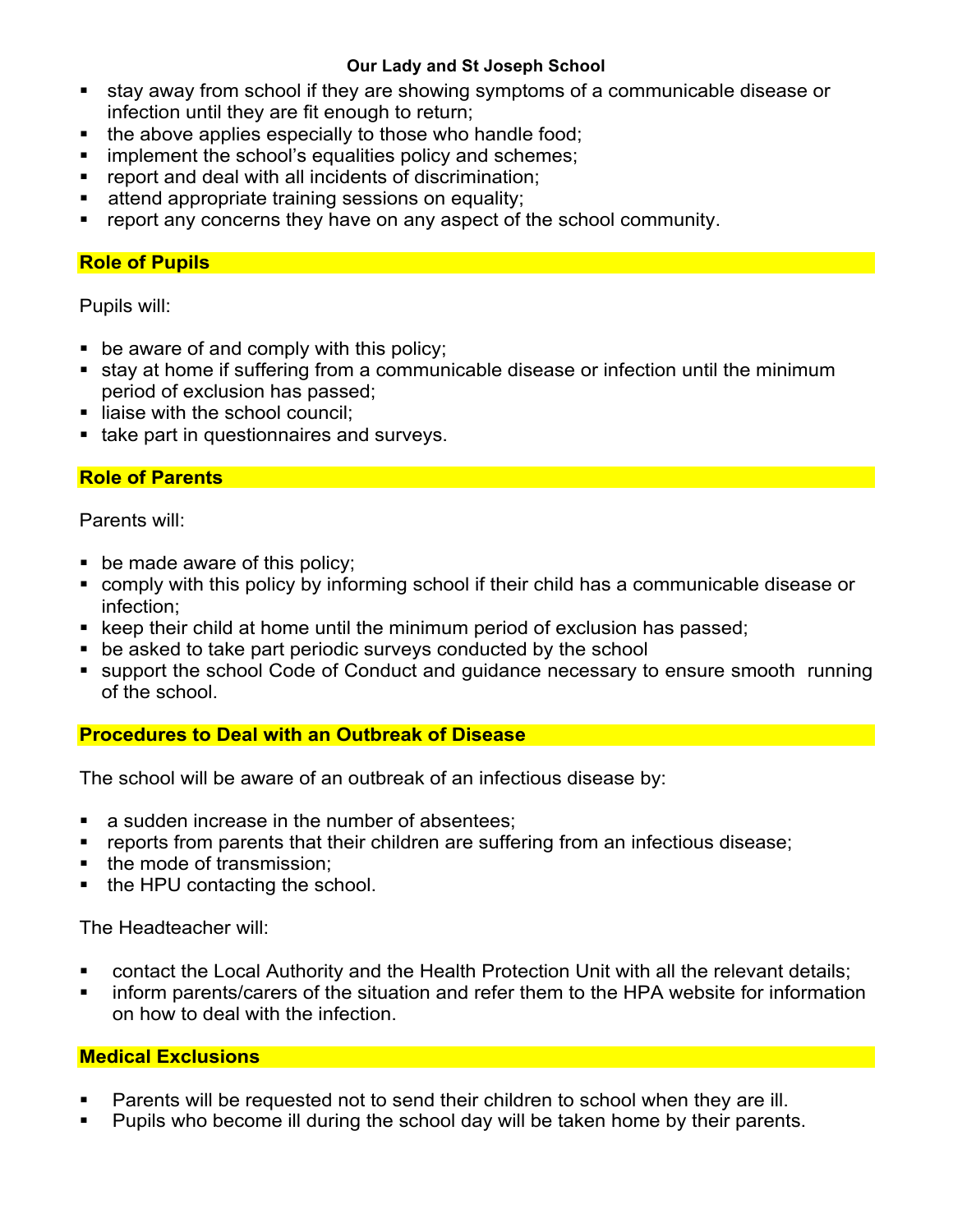§ Pupils suffering from infectious diseases should remain at home for the minimum recommended period.

## **Exclusion Periods for Communicable Disease**

See http://patient.info/health/school-exclusion-times

### **Raising Awareness of this Policy**

We will raise awareness of this policy via:

- the School Handbook/Prospectus
- the school website
- the Staff Handbook
- meetings with parents such as introductory, transition, parent-teacher consultations and periodic curriculum workshops
- school events
- meetings with school personnel
- communications with home such as weekly newsletters and of end of half term newsletters
- reports such annual report to parents and Headteacher reports to the Governing Body
- information displays in the main school entrance

## **Training**

All school personnel:

- have equal chances of training, career development and promotion
- receive training on induction which specifically covers:
	- $\Box$  All aspects of this policy
	- $\Box$  Health and Safety
	- $\square$  Risk Assessment
	- $\square$  Medical and First Aid
	- $\square$  Dealing with Critical Incidents
	- $\Box$  New and Expectant Mothers at Work
	- $\Box$  Reporting of Injuries, Diseases and Dangerous Occurrences
	- □ Ebola
	- $\square$  Equal opportunities
	- $\Box$  Inclusion
- receive periodic training so that they are kept up to date with new information
- receive equal opportunities training on induction in order to improve their understanding of the Equality Act 2010 and its implications.